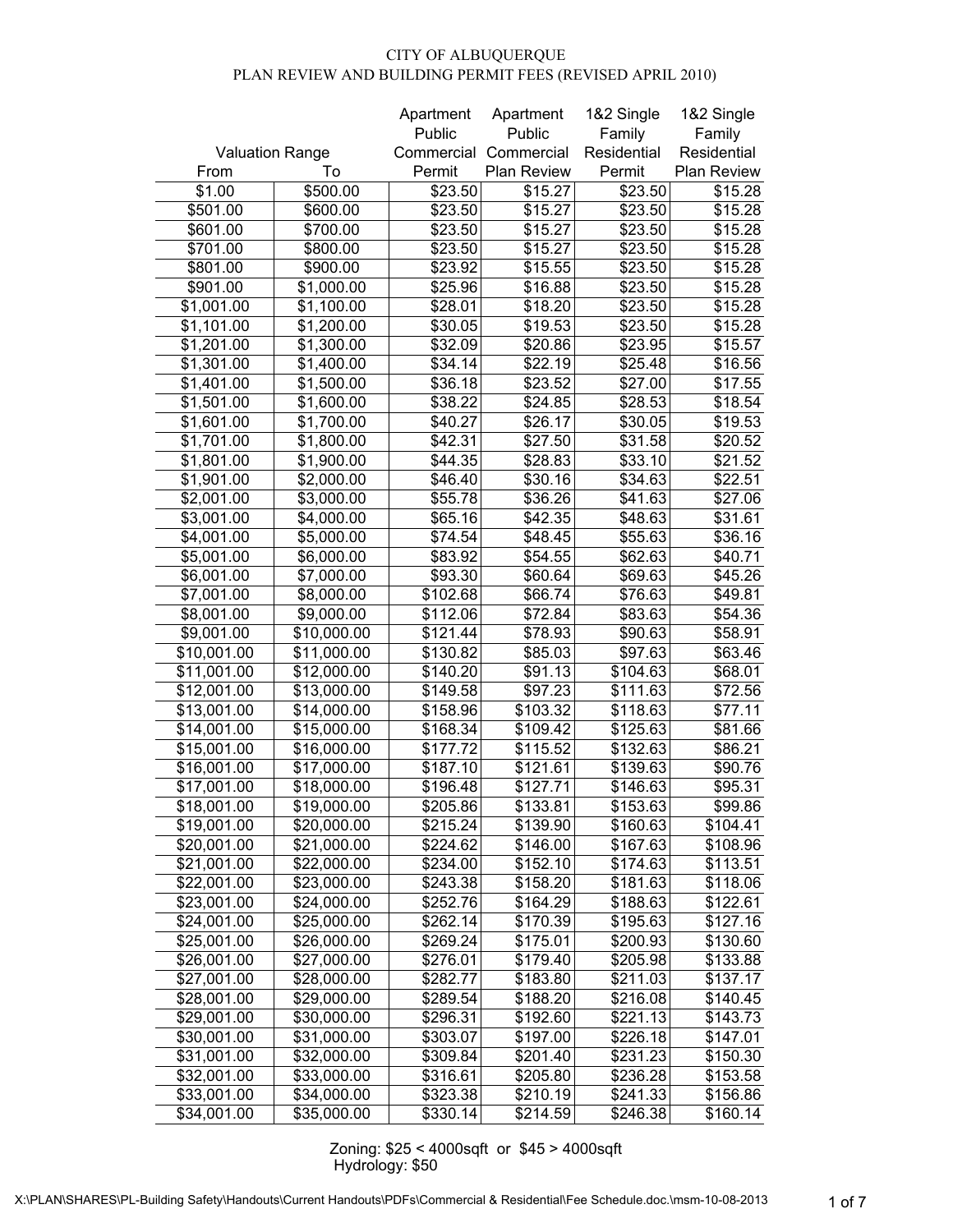|                         |             | Apartment  | Apartment   | 1&2 Single  | 1&2 Single  |
|-------------------------|-------------|------------|-------------|-------------|-------------|
|                         |             | Public     | Public      | Family      | Family      |
| <b>Valuation Range</b>  |             | Commercial | Commercial  | Residential | Residential |
| From                    | To          | Permit     | Plan Review | Permit      | Plan Review |
| \$35,001.00             | \$36,000.00 | \$336.91   | \$218.99    | \$251.43    | \$163.43    |
| \$36,001.00             | \$37,000.00 | \$343.68   | \$223.39    | \$256.48    | \$166.71    |
| \$37,001.00             | \$38,000.00 | \$350.44   | \$227.79    | \$261.53    | \$169.99    |
| \$38,001.00             | \$39,000.00 | \$357.21   | \$232.19    | \$266.58    | \$173.27    |
| \$39,001.00             | \$40,000.00 | \$363.98   | \$236.59    | \$271.63    | \$176.56    |
| \$40,001.00             | \$41,000.00 | \$370.74   | \$240.98    | \$276.68    | \$179.84    |
| \$41,001.00             | \$42,000.00 | \$377.51   | \$245.38    | \$281.73    | \$183.12    |
| \$42,001.00             | \$43,000.00 | \$384.28   | \$249.78    | \$286.78    | \$186.40    |
| \$43,001.00             | \$44,000.00 | \$391.05   | \$254.18    | \$291.83    | \$189.69    |
| \$44,001.00             | \$45,000.00 | \$397.81   | \$258.58    | \$296.88    | \$192.97    |
| \$45,001.00             | \$46,000.00 | \$404.58   | \$262.98    | \$301.93    | \$196.25    |
| \$46,001.00             | \$47,000.00 | \$411.35   | \$267.38    | \$306.98    | \$199.53    |
| \$47,001.00             | \$48,000.00 | \$418.11   | \$271.77    | \$312.03    | \$202.82    |
| \$48,001.00             | \$49,000.00 | \$424.88   | \$276.17    | \$317.08    | \$206.10    |
| \$49,001.00             | \$50,000.00 | \$431.65   | \$280.57    | \$322.13    | \$209.38    |
| \$50,001.00             | \$51,000.00 | \$436.00   | \$283.40    | \$325.38    | \$211.49    |
| \$51,001.00             | \$52,000.00 | \$440.69   | \$286.45    | \$328.88    | \$213.77    |
| \$52,001.00             | \$53,000.00 | \$445.38   | \$289.50    | \$332.38    | \$216.04    |
| \$53,001.00             | \$54,000.00 | \$450.07   | \$292.55    | \$335.88    | \$218.32    |
| \$54,001.00             | \$55,000.00 | \$454.76   | \$295.60    | \$339.38    | \$220.59    |
| \$55,001.00             | \$56,000.00 | \$459.45   | \$298.64    | \$342.88    | \$222.87    |
| \$56,001.00             | \$57,000.00 | \$464.14   | \$301.69    | \$346.38    | \$225.14    |
| \$57,001.00             | \$58,000.00 | \$468.83   | \$304.74    | \$349.88    | \$227.42    |
| \$58,001.00             | \$59,000.00 | \$473.52   | \$307.79    | \$353.38    | \$229.69    |
| \$59,001.00             | \$60,000.00 | \$478.21   | \$310.84    | \$356.88    | \$231.97    |
| \$60,001.00             | \$61,000.00 | \$482.90   | \$313.89    | \$360.38    | \$234.24    |
| \$61,001.00             | \$62,000.00 | \$487.59   | \$316.94    | \$363.88    | \$236.52    |
| \$62,001.00             | \$63,000.00 | \$492.28   | \$319.98    | \$367.38    | \$238.79    |
| \$63,001.00             | \$64,000.00 | \$496.97   | \$323.03    | \$370.88    | \$241.07    |
| \$64,001.00             | \$65,000.00 | \$501.66   | \$326.08    | \$374.38    | \$243.34    |
| \$65,001.00             | \$66,000.00 | \$506.35   | \$329.13    | \$377.88    | \$245.62    |
| \$66,001.00             | \$67,000.00 | \$511.04   | \$332.18    | \$381.38    | \$247.89    |
| \$67,001.00             | \$68,000.00 | \$515.73   | \$335.23    | \$384.88    | \$250.17    |
| \$68,001.00             | \$69,000.00 | \$520.42   | \$338.27    | \$388.38    | \$252.44    |
| \$69,001.00             | \$70,000.00 | \$525.11   | \$341.32    | \$391.88    | \$254.72    |
| \$70,001.00             | \$71,000.00 | \$529.80   | \$344.37    | \$395.38    | \$256.99    |
| \$71,001.00             | \$72,000.00 | \$534.49   | \$347.42    | \$398.88    | \$259.27    |
| \$72,001.00             | \$73,000.00 | \$539.18   | \$350.47    | \$402.38    | \$261.54    |
| \$73,001.00             | \$74,000.00 | \$543.87   | \$353.52    | \$405.88    | \$263.82    |
| \$74,001.00             | \$75,000.00 | \$548.56   | \$356.57    | \$409.38    | \$266.09    |
| $\overline{$}75,001.00$ | \$76,000.00 | \$553.25   | \$359.61    | \$412.88    | \$268.37    |
| \$76,001.00             | \$77,000.00 | \$557.94   | \$362.66    | \$416.38    | \$270.64    |
| \$77,001.00             | \$78,000.00 | \$562.63   | \$365.71    | \$419.88    | \$272.92    |
| \$78,001.00             | \$79,000.00 | \$567.32   | \$368.76    | \$423.38    | \$275.19    |
| \$79,001.00             | \$80,000.00 | \$572.01   | \$371.81    | \$426.88    | \$277.47    |
| \$80,001.00             | \$81,000.00 | \$576.70   | \$374.86    | \$430.38    | \$279.74    |
| \$81,001.00             | \$82,000.00 | \$581.39   | \$377.91    | \$433.88    | \$282.02    |
| \$82,001.00             | \$83,000.00 | \$586.08   | \$380.95    | \$437.38    | \$284.29    |
| \$83,001.00             | \$84,000.00 | \$590.77   | \$384.00    | \$440.88    | \$286.57    |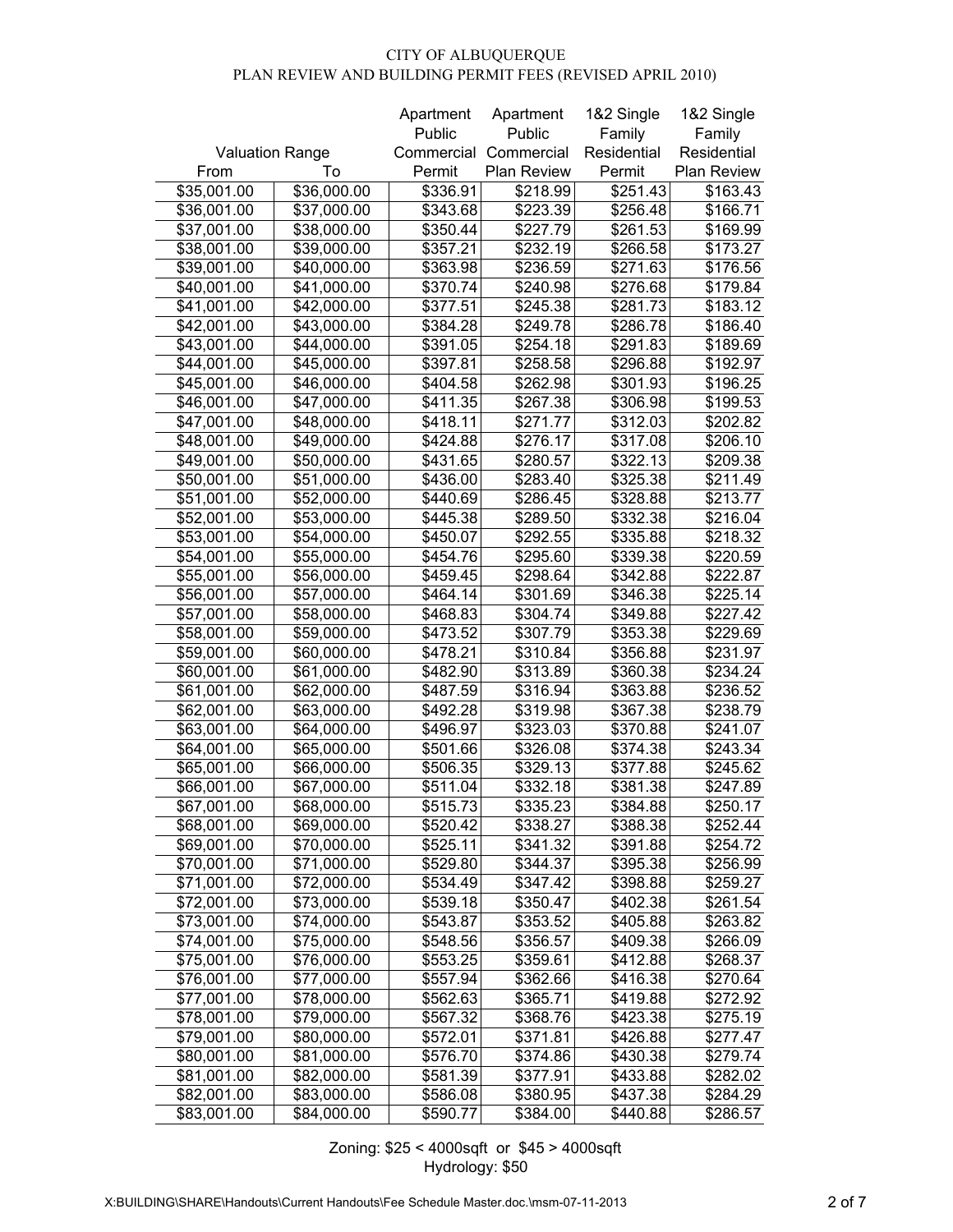|                        |              | Apartment  | Apartment   | 1&2 Single  | 1&2 Single  |
|------------------------|--------------|------------|-------------|-------------|-------------|
|                        |              | Public     | Public      | Family      | Family      |
| <b>Valuation Range</b> |              | Commercial | Commercial  | Residential | Residential |
| From                   | To           | Permit     | Plan Review | Permit      | Plan Review |
| \$84,001.00            | \$85,000.00  | \$595.46   | \$387.05    | \$444.38    | \$288.84    |
| \$85,001.00            | \$86,000.00  | \$600.15   | \$390.10    | \$447.88    | \$291.12    |
| \$86,001.00            | \$87,000.00  | \$604.84   | \$393.15    | \$451.38    | \$293.39    |
| \$87,001.00            | \$88,000.00  | \$609.53   | \$396.20    | \$454.88    | \$295.67    |
| \$88,001.00            | \$89,000.00  | \$614.22   | \$399.24    | \$458.38    | \$297.94    |
| \$89,001.00            | \$90,000.00  | \$618.91   | \$402.29    | \$461.88    | \$300.22    |
| \$90,001.00            | \$91,000.00  | \$623.60   | \$405.34    | \$465.38    | \$302.49    |
| \$91,001.00            | \$92,000.00  | \$628.29   | \$408.39    | \$468.88    | \$304.77    |
| \$92,001.00            | \$93,000.00  | \$632.98   | \$411.44    | \$472.38    | \$307.04    |
| \$93,001.00            | \$94,000.00  | \$637.67   | \$414.49    | \$475.88    | \$309.32    |
| \$94,001.00            | \$95,000.00  | \$642.36   | \$417.54    | \$479.38    | \$311.59    |
| \$95,001.00            | \$96,000.00  | \$647.05   | \$420.58    | \$482.88    | \$313.87    |
| \$96,001.00            | \$97,000.00  | \$651.74   | \$423.63    | \$486.38    | \$316.14    |
| \$97,001.00            | \$98,000.00  | \$656.43   | \$426.68    | \$489.88    | \$318.42    |
| \$98,001.00            | \$99,000.00  | \$661.12   | \$429.73    | \$493.38    | \$320.69    |
| \$99,001.00            | \$100,000.00 | \$665.81   | \$432.78    | \$496.88    | \$322.97    |
| \$100,001.00           | \$101,000.00 | \$669.56   | \$435.22    | \$499.68    | \$324.79    |
| \$101,001.00           | \$102,000.00 | \$673.32   | \$437.66    | \$502.48    | \$326.61    |
| \$102,001.00           | \$103,000.00 | \$677.07   | \$440.09    | \$505.28    | \$328.43    |
| \$103,001.00           | \$104,000.00 | \$680.82   | \$442.53    | \$508.08    | \$330.25    |
| \$104,001.00           | \$105,000.00 | \$684.57   | \$444.97    | \$510.88    | \$332.07    |
| \$105,001.00           | \$106,000.00 | \$688.32   | \$447.41    | \$513.68    | \$333.89    |
| \$106,001.00           | \$107,000.00 | \$692.08   | \$449.85    | \$516.48    | \$335.71    |
| \$107,001.00           | \$108,000.00 | \$695.83   | \$452.29    | \$519.28    | \$337.53    |
| \$108,001.00           | \$109,000.00 | \$699.58   | \$454.73    | \$522.08    | \$339.35    |
| \$109,001.00           | \$110,000.00 | \$703.33   | \$457.17    | \$524.88    | \$341.17    |
| \$110,001.00           | \$111,000.00 | \$707.08   | \$459.60    | \$527.68    | \$342.99    |
| \$111,001.00           | \$112,000.00 | \$710.84   | \$462.04    | \$530.48    | \$344.81    |
| \$112,001.00           | \$113,000.00 | \$714.59   | \$464.48    | \$533.28    | \$346.63    |
| \$113,001.00           | \$114,000.00 | \$718.34   | \$466.92    | \$536.08    | \$348.45    |
| \$114,001.00           | \$115,000.00 | \$722.09   | \$469.36    | \$538.88    | \$350.27    |
| \$115,001.00           | \$116,000.00 | \$725.84   | \$471.80    | \$541.68    | \$352.09    |
| \$116,001.00           | \$117,000.00 | \$729.60   | \$474.24    | \$544.48    | \$353.91    |
| \$117,001.00           | \$118,000.00 | \$733.35   | \$476.68    | \$547.28    | \$355.73    |
| \$118,001.00           | \$119,000.00 | \$737.10   | \$479.12    | \$550.08    | \$357.55    |
| \$119,001.00           | \$120,000.00 | \$740.85   | \$481.55    | \$552.88    | \$359.37    |
| \$120,001.00           | \$121,000.00 | \$744.60   | \$483.99    | \$555.68    | \$361.19    |
| \$121,001.00           | \$122,000.00 | \$748.36   | \$486.43    | \$558.48    | \$363.01    |
| \$122,001.00           | \$123,000.00 | \$752.11   | \$488.87    | \$561.28    | \$364.83    |
| \$123,001.00           | \$124,000.00 | \$755.86   | \$491.31    | \$564.08    | \$366.65    |
| \$124,001.00           | \$125,000.00 | \$759.61   | \$493.75    | \$566.88    | \$368.47    |
| \$125,001.00           | \$126,000.00 | \$763.36   | \$496.19    | \$569.68    | \$370.29    |
| \$126,001.00           | \$127,000.00 | \$767.12   | \$498.63    | \$572.48    | \$372.11    |
| \$127,001.00           | \$128,000.00 | \$770.87   | \$501.06    | \$575.28    | \$373.93    |
| \$128,001.00           | \$129,000.00 | \$774.62   | \$503.50    | \$578.08    | \$375.75    |
| \$129,001.00           | \$130,000.00 | \$778.37   | \$505.94    | \$580.88    | \$377.57    |
| \$130,001.00           | \$131,000.00 | \$782.12   | \$508.38    | \$583.68    | \$379.39    |
| \$131,001.00           | \$132,000.00 | \$785.88   | \$510.82    | \$586.48    | \$381.21    |
| \$132,001.00           | \$133,000.00 | \$789.63   | \$513.26    | \$589.28    | \$383.03    |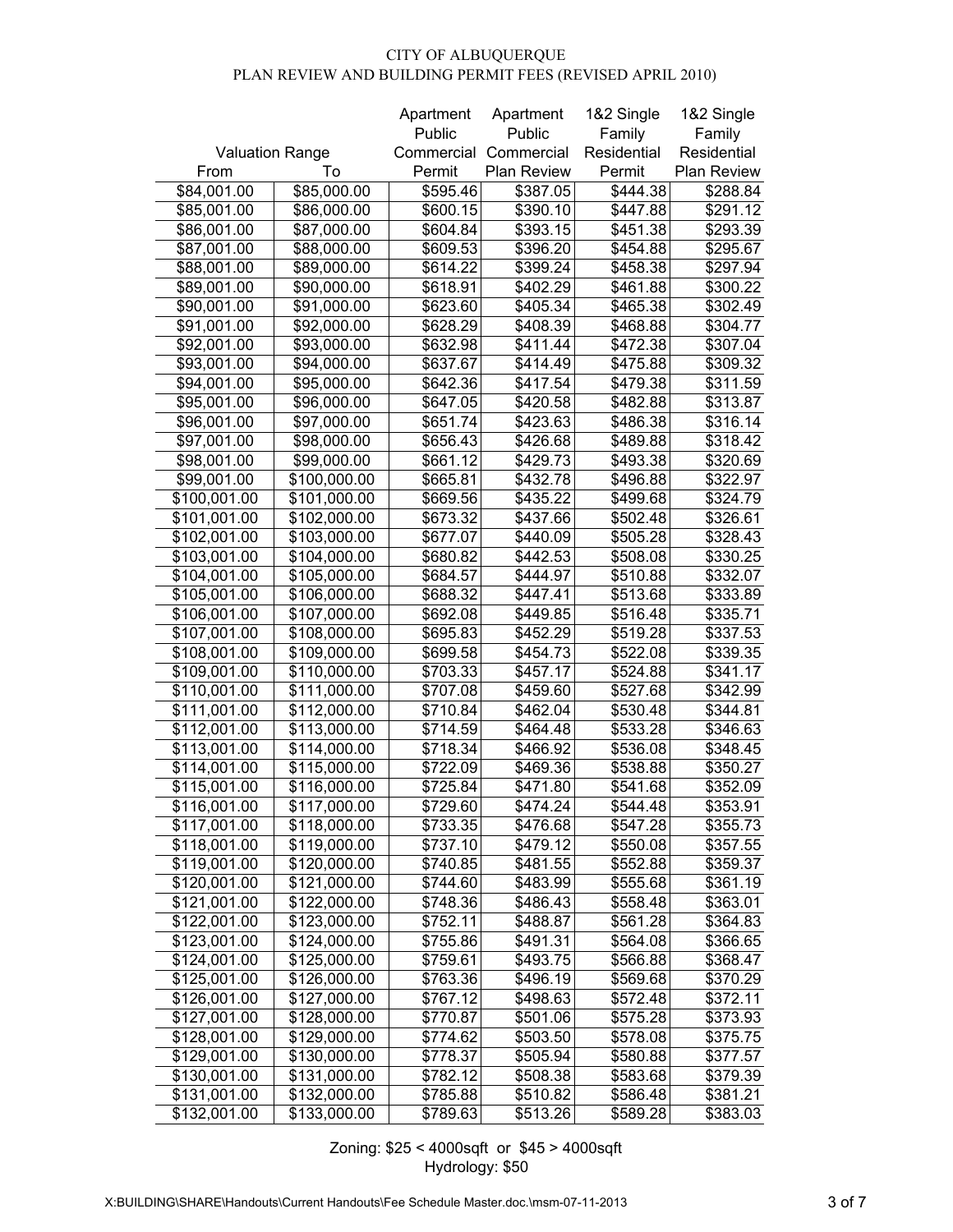|                        |              | Apartment  | Apartment   | 1&2 Single  | 1&2 Single  |
|------------------------|--------------|------------|-------------|-------------|-------------|
|                        |              | Public     | Public      | Family      | Family      |
| <b>Valuation Range</b> |              | Commercial | Commercial  | Residential | Residential |
| From                   | To           | Permit     | Plan Review | Permit      | Plan Review |
| \$133,001.00           | \$134,000.00 | \$793.38   | \$515.70    | \$592.08    | \$384.85    |
| \$134,001.00           | \$135,000.00 | \$797.13   | \$518.14    | \$594.88    | \$386.67    |
| \$135,001.00           | \$136,000.00 | \$800.88   | \$520.57    | \$597.68    | \$388.49    |
| \$136,001.00           | \$137,000.00 | \$804.64   | \$523.01    | \$600.48    | \$390.31    |
| \$137,001.00           | \$138,000.00 | \$808.39   | \$525.45    | \$603.28    | \$392.13    |
| \$138,001.00           | \$139,000.00 | \$812.14   | \$527.89    | \$606.08    | \$393.95    |
| \$139,001.00           | \$140,000.00 | \$815.89   | \$530.33    | \$608.88    | \$395.77    |
| \$140,001.00           | \$141,000.00 | \$819.64   | \$532.77    | \$611.68    | \$397.59    |
| \$141,001.00           | \$142,000.00 | \$823.40   | \$535.21    | \$614.48    | \$399.41    |
| \$142,001.00           | \$143,000.00 | \$827.15   | \$537.65    | \$617.28    | \$401.23    |
| \$143,001.00           | \$144,000.00 | \$830.90   | \$540.09    | \$620.08    | \$403.05    |
| \$144,001.00           | \$145,000.00 | \$834.65   | \$542.52    | \$622.88    | \$404.87    |
| \$145,001.00           | \$146,000.00 | \$838.40   | \$544.96    | \$625.68    | \$406.69    |
| \$146,001.00           | \$147,000.00 | \$842.16   | \$547.40    | \$628.48    | \$408.51    |
| \$147,001.00           | \$148,000.00 | \$845.91   | \$549.84    | \$631.28    | \$410.33    |
| \$148,001.00           | \$149,000.00 | \$849.66   | \$552.28    | \$634.08    | \$412.15    |
| \$149,001.00           | \$150,000.00 | \$853.41   | \$554.72    | \$636.88    | \$413.97    |
| \$150,001.00           | \$151,000.00 | \$857.16   | \$557.16    | \$639.68    | \$415.79    |
| \$151,001.00           | \$152,000.00 | \$860.92   | \$559.60    | \$642.48    | \$417.61    |
| \$152,001.00           | \$153,000.00 | \$864.67   | \$562.03    | \$645.28    | \$419.43    |
| \$153,001.00           | \$154,000.00 | \$868.42   | \$564.47    | \$648.08    | \$421.25    |
| \$154,001.00           | \$155,000.00 | \$872.17   | \$566.91    | \$650.88    | \$423.07    |
| \$155,001.00           | \$156,000.00 | \$875.92   | \$569.35    | \$653.68    | \$424.89    |
| \$156,001.00           | \$157,000.00 | \$879.68   | \$571.79    | \$656.48    | \$426.71    |
| \$157,001.00           | \$158,000.00 | \$883.43   | \$574.23    | \$659.28    | \$428.53    |
| \$158,001.00           | \$159,000.00 | \$887.18   | \$576.67    | \$662.08    | \$430.35    |
| \$159,001.00           | \$160,000.00 | \$890.93   | \$579.11    | \$664.88    | \$432.17    |
| \$160,001.00           | \$161,000.00 | \$894.68   | \$581.54    | \$667.68    | \$433.99    |
| \$161,001.00           | \$162,000.00 | \$898.44   | \$583.98    | \$670.48    | \$435.81    |
| \$162,001.00           | \$163,000.00 | \$902.19   | \$586.42    | \$673.28    | \$437.63    |
| \$163,001.00           | \$164,000.00 | \$905.94   | \$588.86    | \$676.08    | \$439.45    |
| \$164,001.00           | \$165,000.00 | \$909.69   | \$591.30    | \$678.88    | \$441.27    |
| \$165,001.00           | \$166,000.00 | \$913.44   | \$593.74    | \$681.68    | \$443.09    |
| \$166,001.00           | \$167,000.00 | \$917.20   | \$596.18    | \$684.48    | \$444.91    |
| \$167,001.00           | \$168,000.00 | \$920.95   | \$598.62    | \$687.28    | \$446.73    |
| \$168,001.00           | \$169,000.00 | \$924.70   | \$601.06    | \$690.08    | \$448.55    |
| \$169,001.00           | \$170,000.00 | \$928.45   | \$603.49    | \$692.88    | \$450.37    |
| \$170,001.00           | \$171,000.00 | \$932.20   | \$605.93    | \$695.68    | \$452.19    |
| \$171,001.00           | \$172,000.00 | \$935.96   | \$608.37    | \$698.48    | \$454.01    |
| \$172,001.00           | \$173,000.00 | \$939.71   | \$610.81    | \$701.28    | \$455.83    |
| \$173,001.00           | \$174,000.00 | \$943.46   | \$613.25    | \$704.08    | \$457.65    |
| \$174,001.00           | \$175,000.00 | \$947.21   | \$615.69    | \$706.88    | \$459.47    |
| \$175,001.00           | \$176,000.00 | \$950.96   | \$618.13    | \$709.68    | \$461.29    |
| \$176,001.00           | \$177,000.00 | \$954.72   | \$620.57    | \$712.48    | \$463.11    |
| \$177,001.00           | \$178,000.00 | \$958.47   | \$623.00    | \$715.28    | \$464.93    |
| \$178,001.00           | \$179,000.00 | \$962.22   | \$625.44    | \$718.08    | \$466.75    |
| \$179,001.00           | \$180,000.00 | \$965.97   | \$627.88    | \$720.88    | \$468.57    |
| \$180,001.00           | \$181,000.00 | \$969.72   | \$630.32    | \$723.68    | \$470.39    |
| \$181,001.00           | \$182,000.00 | \$973.48   | \$632.76    | \$726.48    | \$472.21    |
|                        |              |            |             |             |             |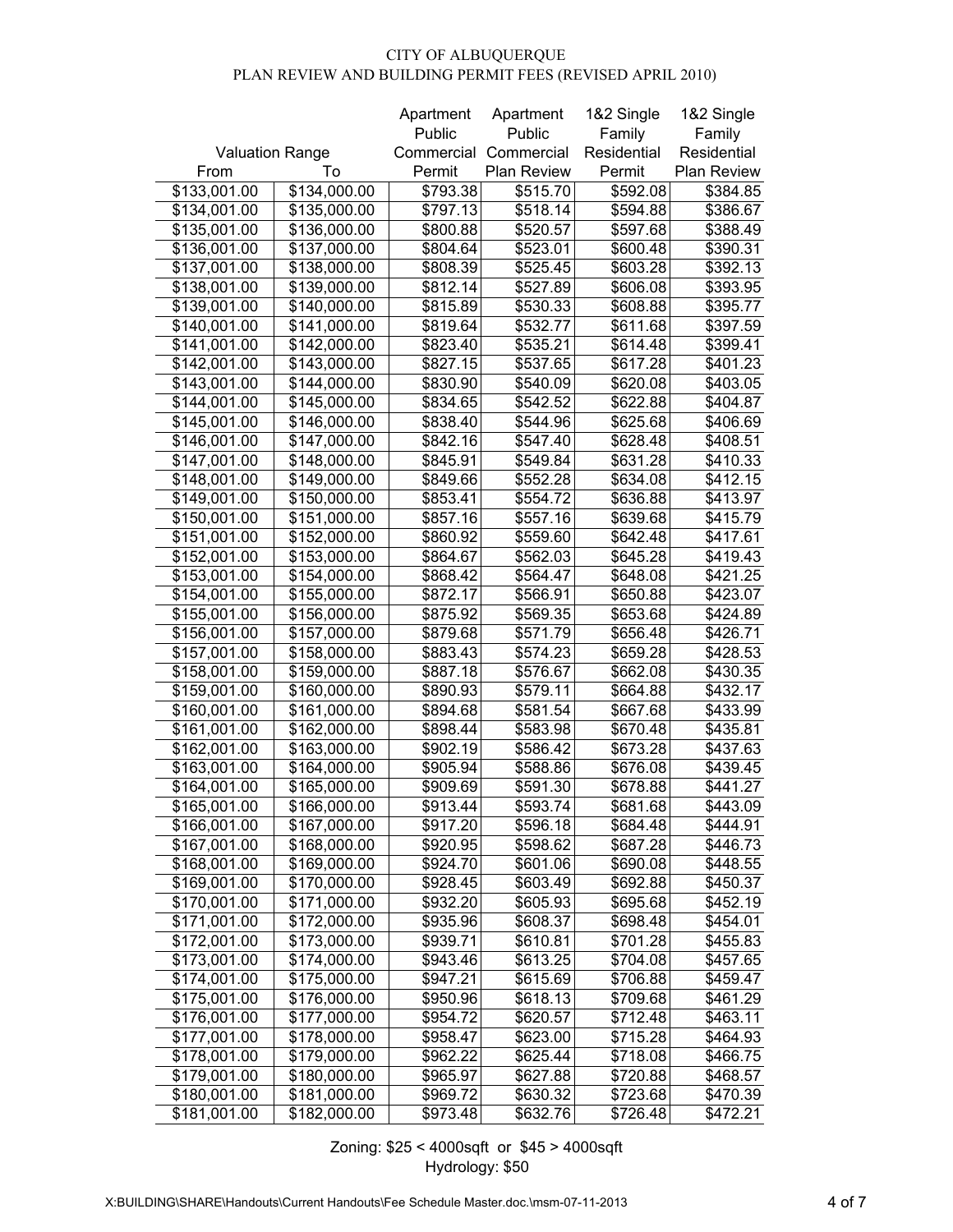|                        |              | Apartment  | Apartment   | 1&2 Single  | 1&2 Single  |
|------------------------|--------------|------------|-------------|-------------|-------------|
|                        |              | Public     | Public      | Family      | Family      |
| <b>Valuation Range</b> |              | Commercial | Commercial  | Residential | Residential |
| From                   | To           | Permit     | Plan Review | Permit      | Plan Review |
| \$182,001.00           | \$183,000.00 | \$977.23   | \$635.20    | \$729.28    | \$474.03    |
| \$183,001.00           | \$184,000.00 | \$980.98   | \$637.64    | \$732.08    | \$475.85    |
| \$184,001.00           | \$185,000.00 | \$984.73   | \$640.08    | \$734.88    | \$477.67    |
| \$185,001.00           | \$186,000.00 | \$988.48   | \$642.51    | \$737.68    | \$479.49    |
| \$186,001.00           | \$187,000.00 | \$992.24   | \$644.95    | \$740.48    | \$481.31    |
| \$187,001.00           | \$188,000.00 | \$995.99   | \$647.39    | \$743.28    | \$483.13    |
| \$188,001.00           | \$189,000.00 | \$999.74   | \$649.83    | \$746.08    | \$484.95    |
| \$189,001.00           | \$190,000.00 | \$1,003.49 | \$652.27    | \$748.88    | \$486.77    |
| \$190,001.00           | \$191,000.00 | \$1,007.24 | \$654.71    | \$751.68    | \$488.59    |
| \$191,001.00           | \$192,000.00 | \$1,011.00 | \$657.15    | \$754.48    | \$490.41    |
| \$192,001.00           | \$193,000.00 | \$1,014.75 | \$659.59    | \$757.28    | \$492.23    |
| \$193,001.00           | \$194,000.00 | \$1,018.50 | \$662.03    | \$760.08    | \$494.05    |
| \$194,001.00           | \$195,000.00 | \$1,022.25 | \$664.46    | \$762.88    | \$495.87    |
| \$195,001.00           | \$196,000.00 | \$1,026.00 | \$666.90    | \$765.68    | \$497.69    |
| \$196,001.00           | \$197,000.00 | \$1,029.76 | \$669.34    | \$768.48    | \$499.51    |
| \$197,001.00           | \$198,000.00 | \$1,033.51 | \$671.78    | \$771.28    | \$501.33    |
| \$198,001.00           | \$199,000.00 | \$1,037.26 | \$674.22    | \$774.08    | \$503.15    |
| \$199,001.00           | \$200,000.00 | \$1,041.01 | \$676.66    | \$776.88    | \$504.97    |
| \$200,001.00           | \$201,000.00 | \$1,044.76 | \$679.10    | \$779.68    | \$506.79    |
| \$201,001.00           | \$202,000.00 | \$1,048.52 | \$681.54    | \$782.48    | \$508.61    |
| \$202,001.00           | \$203,000.00 | \$1,052.27 | \$683.97    | \$785.28    | \$510.43    |
| \$203,001.00           | \$204,000.00 | \$1,056.02 | \$686.41    | \$788.08    | \$512.25    |
| \$204,001.00           | \$205,000.00 | \$1,059.77 | \$688.85    | \$790.88    | \$514.07    |
| \$205,001.00           | \$206,000.00 | \$1,063.52 | \$691.29    | \$793.68    | \$515.89    |
| \$206,001.00           | \$207,000.00 | \$1,067.28 | \$693.73    | \$796.48    | \$517.71    |
| \$207,001.00           | \$208,000.00 | \$1,071.03 | \$696.17    | \$799.28    | \$519.53    |
| \$208,001.00           | \$209,000.00 | \$1,074.78 | \$698.61    | \$802.08    | \$521.35    |
| \$209,001.00           | \$210,000.00 | \$1,078.53 | \$701.05    | \$804.88    | \$523.17    |
| \$210,001.00           | \$211,000.00 | \$1,082.28 | \$703.48    | \$807.68    | \$524.99    |
| \$211,001.00           | \$212,000.00 | \$1,086.04 | \$705.92    | \$810.48    | \$526.81    |
| \$212,001.00           | \$213,000.00 | \$1,089.79 | \$708.36    | \$813.28    | \$528.63    |
| \$213,001.00           | \$214,000.00 | \$1,093.54 | \$710.80    | \$816.08    | \$530.45    |
| \$214,001.00           | \$215,000.00 | \$1,097.29 | \$713.24    | \$818.88    | \$532.27    |
| \$215,001.00           | \$216,000.00 | \$1,101.04 | \$715.68    | \$821.68    | \$534.09    |
| \$216,001.00           | \$217,000.00 | \$1,104.80 | \$718.12    | \$824.48    | \$535.91    |
| \$217,001.00           | \$218,000.00 | \$1,108.55 | \$720.56    | \$827.28    | \$537.73    |
| \$218,001.00           | \$219,000.00 | \$1,112.30 | \$723.00    | \$830.08    | \$539.55    |
| \$219,001.00           | \$220,000.00 | \$1,116.05 | \$725.43    | \$832.88    | \$541.37    |
| \$220,001.00           | \$221,000.00 | \$1,119.80 | \$727.87    | \$835.68    | \$543.19    |
| \$221,001.00           | \$222,000.00 | \$1,123.56 | \$730.31    | \$838.48    | \$545.01    |
| \$222,001.00           | \$223,000.00 | \$1,127.31 | \$732.75    | \$841.28    | \$546.83    |
| \$223,001.00           | \$224,000.00 | \$1,131.06 | \$735.19    | \$844.08    | \$548.65    |
| \$224,001.00           | \$225,000.00 | \$1,134.81 | \$737.63    | \$846.88    | \$550.47    |
| \$225,001.00           | \$226,000.00 | \$1,138.56 | \$740.07    | \$849.68    | \$552.29    |
| \$226,001.00           | \$227,000.00 | \$1,142.32 | \$742.51    | \$852.48    | \$554.11    |
| \$227,001.00           | \$228,000.00 | \$1,146.07 | \$744.94    | \$855.28    | \$555.93    |
| \$228,001.00           | \$229,000.00 | \$1,149.82 | \$747.38    | \$858.08    | \$557.75    |
| \$229,001.00           | \$230,000.00 | \$1,153.57 | \$749.82    | \$860.88    | \$559.57    |
| \$230,001.00           | \$231,000.00 | \$1,157.32 | \$752.26    | \$863.68    | \$561.39    |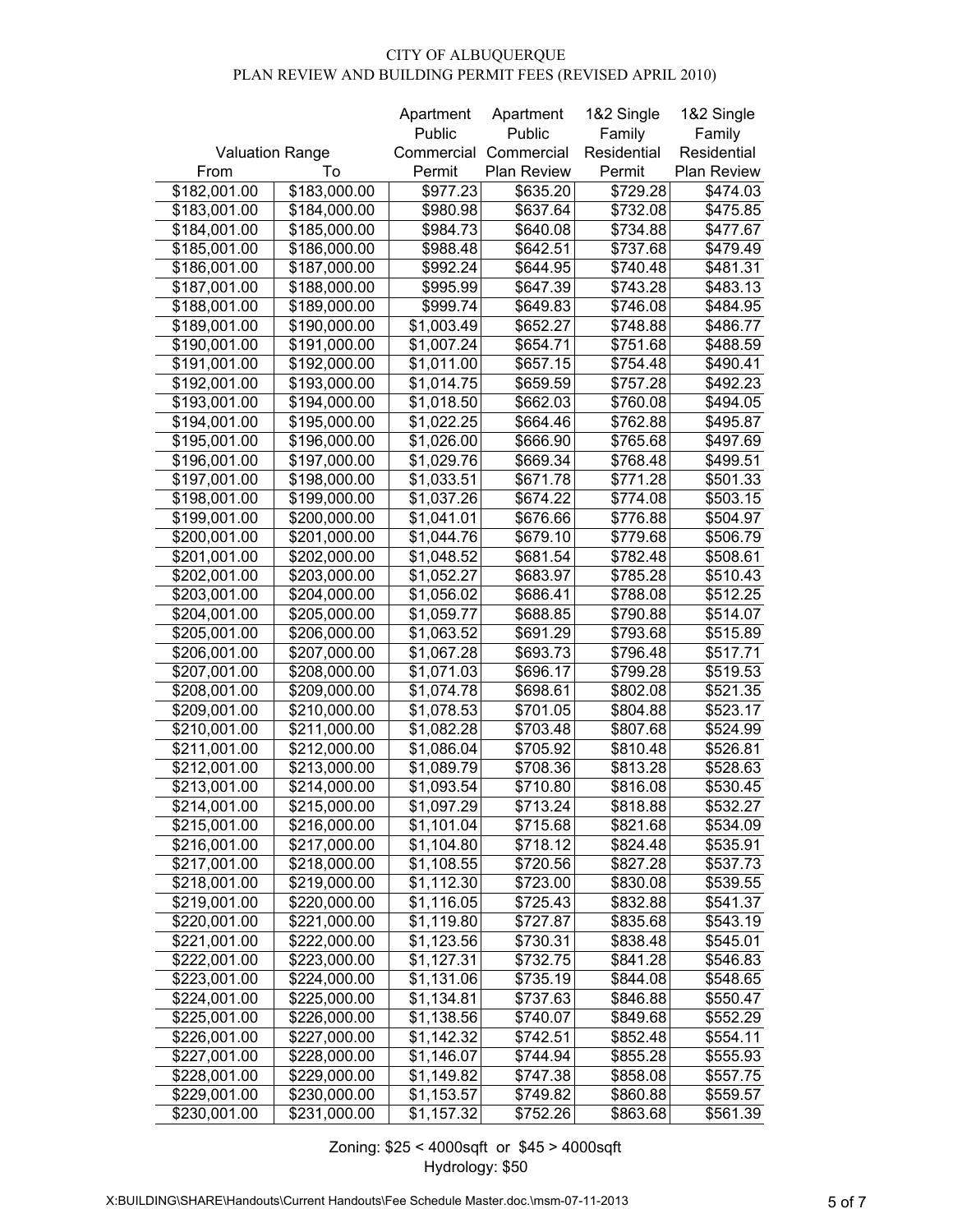|                        |              | Apartment  | Apartment   | 1&2 Single  | 1&2 Single  |
|------------------------|--------------|------------|-------------|-------------|-------------|
|                        |              | Public     | Public      | Family      | Family      |
| <b>Valuation Range</b> |              | Commercial | Commercial  | Residential | Residential |
| From                   | To           | Permit     | Plan Review | Permit      | Plan Review |
| \$231,001.00           | \$232,000.00 | \$1,161.08 | \$754.70    | \$866.48    | \$563.21    |
| \$232,001.00           | \$233,000.00 | \$1,164.83 | \$757.14    | \$869.28    | \$565.03    |
| \$233,001.00           | \$234,000.00 | \$1,168.58 | \$759.58    | \$872.08    | \$566.85    |
| \$234,001.00           | \$235,000.00 | \$1,172.33 | \$762.02    | \$874.88    | \$568.67    |
| \$235,001.00           | \$236,000.00 | \$1,176.08 | \$764.45    | \$877.68    | \$570.49    |
| \$236,001.00           | \$237,000.00 | \$1,179.84 | \$766.89    | \$880.48    | \$572.31    |
| \$237,001.00           | \$238,000.00 | \$1,183.59 | \$769.33    | \$883.28    | \$574.13    |
| \$238,001.00           | \$239,000.00 | \$1,187.34 | \$771.77    | \$886.08    | \$575.95    |
| \$239,001.00           | \$240,000.00 | \$1,191.09 | \$774.21    | \$888.88    | \$577.77    |
| \$240,001.00           | \$241,000.00 | \$1,194.84 | \$776.65    | \$891.68    | \$579.59    |
| \$241,001.00           | \$242,000.00 | \$1,198.60 | \$779.09    | \$894.48    | \$581.41    |
| \$242,001.00           | \$243,000.00 | \$1,202.35 | \$781.53    | \$897.28    | \$583.23    |
| \$243,001.00           | \$244,000.00 | \$1,206.10 | \$783.97    | \$900.08    | \$585.05    |
|                        | \$245,000.00 | \$1,209.85 |             | \$902.88    | \$586.87    |
| \$244,001.00           |              |            | \$786.40    |             |             |
| \$245,001.00           | \$246,000.00 | \$1,213.60 | \$788.84    | \$905.68    | \$588.69    |
| \$246,001.00           | \$247,000.00 | \$1,217.36 | \$791.28    | \$908.48    | \$590.51    |
| \$247,001.00           | \$248,000.00 | \$1,221.11 | \$793.72    | \$911.28    | \$592.33    |
| \$248,001.00           | \$249,000.00 | \$1,224.86 | \$796.16    | \$914.08    | \$594.15    |
| \$249,001.00           | \$250,000.00 | \$1,228.61 | \$798.60    | \$916.88    | \$595.97    |
| \$250,001.00           | \$251,000.00 | \$1,232.36 | \$801.04    | \$919.68    | \$597.79    |
| \$251,001.00           | \$252,000.00 | \$1,236.12 | \$803.48    | \$922.48    | \$599.61    |
| \$252,001.00           | \$253,000.00 | \$1,239.87 | \$805.91    | \$925.28    | \$601.43    |
| \$253,001.00           | \$254,000.00 | \$1,243.62 | \$808.35    | \$928.08    | \$603.25    |
| \$254,001.00           | \$255,000.00 | \$1,247.37 | \$810.79    | \$930.88    | \$605.07    |
| \$255,001.00           | \$256,000.00 | \$1,251.12 | \$813.23    | \$933.68    | \$606.89    |
| \$256,001.00           | \$257,000.00 | \$1,254.88 | \$815.67    | \$936.48    | \$608.71    |
| \$257,001.00           | \$258,000.00 | \$1,258.63 | \$818.11    | \$939.28    | \$610.53    |
| \$258,001.00           | \$259,000.00 | \$1,262.38 | \$820.55    | \$942.08    | \$612.35    |
| \$259,001.00           | \$260,000.00 | \$1,266.13 | \$822.99    | \$944.88    | \$614.17    |
| \$260,001.00           | \$261,000.00 | \$1,269.88 | \$825.42    | \$947.68    | \$615.99    |
| \$261,001.00           | \$262,000.00 | \$1,273.64 | \$827.86    | \$950.48    | \$617.81    |
| \$262,001.00           | \$263,000.00 | \$1,277.39 | \$830.30    | \$953.28    | \$619.63    |
| \$263,001.00           | \$264,000.00 | \$1,281.14 | \$832.74    | \$956.08    | \$621.45    |
| \$264,001.00           | \$265,000.00 | \$1,284.89 | \$835.18    | \$958.88    | \$623.27    |
| \$265,001.00           | \$266,000.00 | \$1,288.64 | \$837.62    | \$961.68    | \$625.09    |
| \$266,001.00           | \$267,000.00 | \$1,292.40 | \$840.06    | \$964.48    | \$626.91    |
| \$267,001.00           | \$268,000.00 | \$1,296.15 | \$842.50    | \$967.28    | \$628.73    |
| \$268,001.00           | \$269,000.00 | \$1,299.90 | \$844.94    | \$970.08    | \$630.55    |
| \$269,001.00           | \$270,000.00 | \$1,303.65 | \$847.37    | \$972.88    | \$632.37    |
| \$270,001.00           | \$271,000.00 | \$1,307.40 | \$849.81    | \$975.68    | \$634.19    |
| \$271,001.00           | \$272,000.00 | \$1,311.16 | \$852.25    | \$978.48    | \$636.01    |
| \$272,001.00           | \$273,000.00 | \$1,314.91 | \$854.69    | \$981.28    | \$637.83    |
| \$273,001.00           | \$274,000.00 | \$1,318.66 | \$857.13    | \$984.08    | \$639.65    |
| \$274,001.00           | \$275,000.00 | \$1,322.41 | \$859.57    | \$986.88    | \$641.47    |
| \$275,001.00           | \$276,000.00 | \$1,326.16 | \$862.01    | \$989.68    | \$643.29    |
| \$276,001.00           | \$277,000.00 | \$1,329.92 | \$864.45    | \$992.48    | \$645.11    |
| \$277,001.00           | \$278,000.00 | \$1,333.67 | \$866.88    | \$995.28    | \$646.93    |
| \$278,001.00           | \$279,000.00 | \$1,337.42 | \$869.32    | \$998.08    | \$648.75    |
| \$279,001.00           | \$280,000.00 | \$1,341.17 | \$871.76    | \$1,000.88  | \$650.57    |